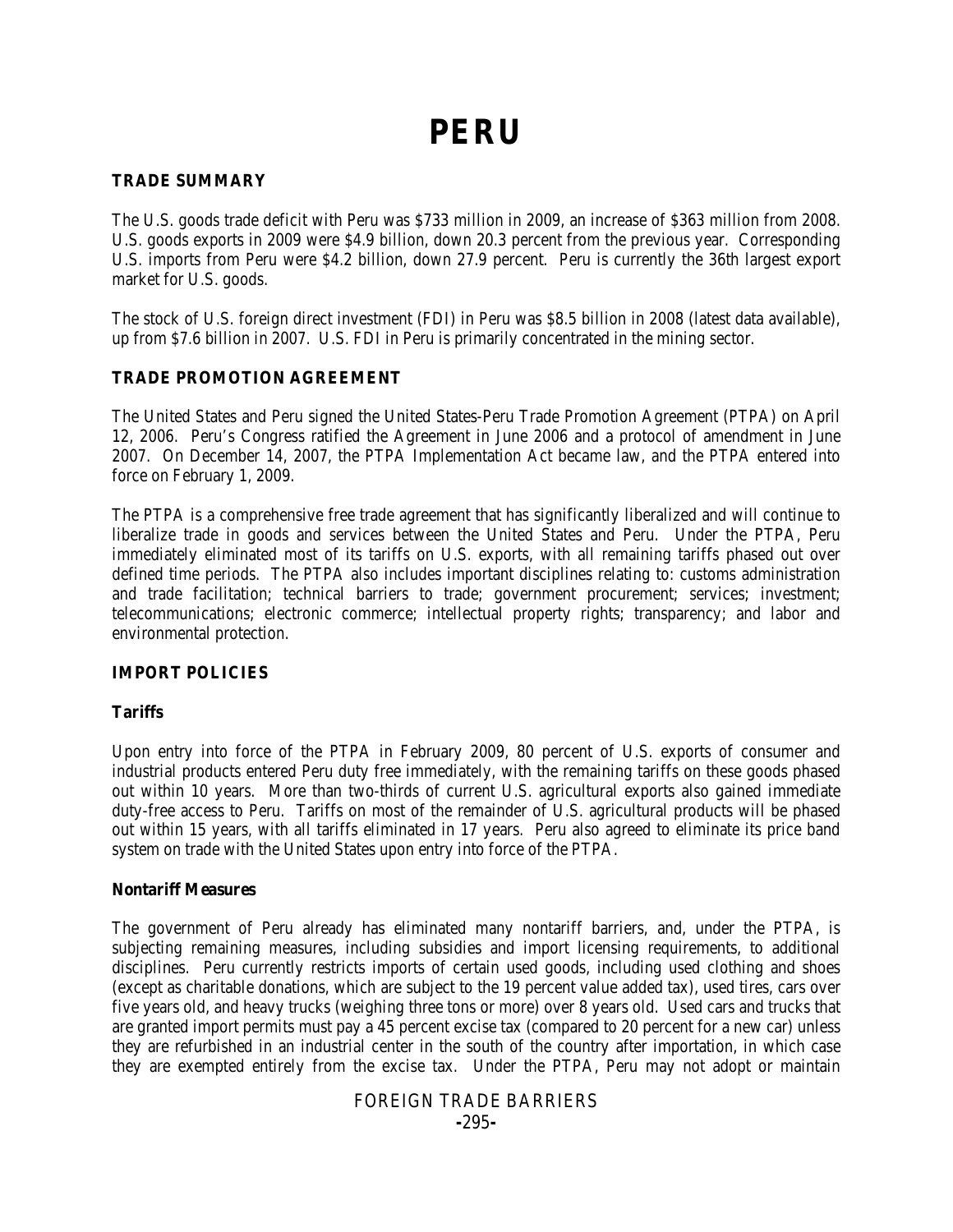prohibitions or restrictions on trade in remanufactured goods, and may not apply to remanufactured goods certain existing prohibitions on trade in used goods. This commitment opens new and significant export opportunities for firms involved in remanufactured products such as engines, automotive parts, mining and construction equipment, transportation machinery, medical equipment, and computers.

#### **GOVERNMENT PROCUREMENT**

Since 2002, Peru has applied a 20 percent price preference to bids by Peruvian firms in government procurement. The price preference may no longer be applied against U.S. companies bidding in procurement covered by the PTPA. The PTPA requires that procuring entities use fair, nondiscriminatory, and transparent procurement procedures, including advance notice of purchases and timely and effective bid review procedures, for procurement covered by the Agreement. Also, under the PTPA, U.S. suppliers are permitted to bid on procurements of most Peruvian central government entities, including state-owned enterprises, such as Peru's oil company and Peru's public health insurance agency, on the same basis as Peruvian suppliers. The anticorruption provisions in the PTPA require Peru to ensure under its domestic law that bribery in matters affecting trade and investment, including in government procurement, is treated as a criminal offense or is subject to comparable penalties.

Peru is not a signatory to the WTO Agreement on Government Procurement.

## **INTELLECTUAL PROPERTY RIGHTS (IPR) PROTECTION**

Peru was listed on the Watch List in the 2009 Special 301 report. As a result of the PTPA, Peru enhanced its IPR legal framework significantly to strengthen IPR protection and enforcement. Among the many improvements, Peru amended its law on industrial property, as well as related laws and regulations to put in place state-of-the-art protections for trademarks and patents. For instance, Peru has developed an online system for registering and maintaining trademarks. Peru also ensures that the first person to acquire a right to a trademark or a geographical indication (GI) has priority and exclusivity with respect to that trademark or GI. Notwithstanding the improvements to Peru's IPR legal regime, piracy rates are high and the problem of counterfeit clothing and toys continues due to inadequate enforcement.

#### **SERVICES BARRIERS**

#### **Telecommunications**

In recent years, U.S. companies have complained that Peru's telecommunications regulator (OSIPTEL) has not done enough to lower the average mobile termination rates in the country, which has resulted in significant barriers to competition in the wireless sector. The current maximum rate scale, which U.S. companies claim is well above cost, expired at the end of 2009. In mid-2009, OSIPTEL began the process through which it will establish new rates, but due to several administrative and legal delays, the process has not yet been completed and new rates for 2010 have not yet been established. Continued oversight and review of these rates by OSIPTEL will be important to achieving progress in addressing concerns raised by suppliers. The United States will urge OSIPTEL to establish new rates as soon as possible.

#### **INVESTMENT BARRIERS**

The PTPA establishes a secure and predictable legal framework for U.S. investors operating in Peru. Under the PTPA, U.S. investors and their investments are accorded national and most favored nation

### FOREIGN TRADE BARRIERS **-**296**-**